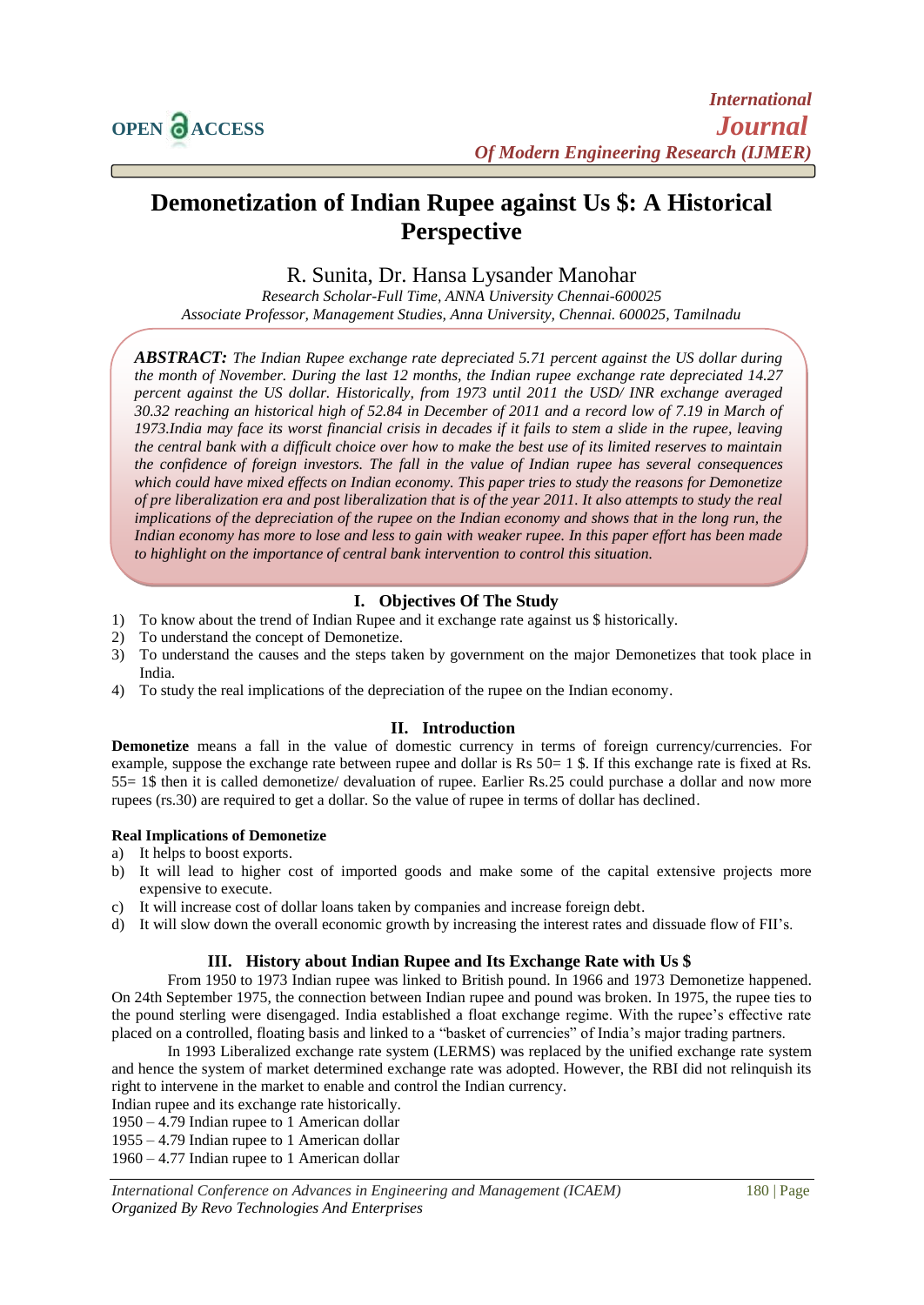- 1965 4.78 Indian rupee to 1 American dollar
- 1970 7.56 Indian rupee to 1 American dollar
- 1975 8.39 Indian rupee to 1 American dollar
- 1980 7.86 Indian rupee to 1 American dollar 1985 – 12.36 Indian rupee to 1 American dollar
- 1990 17.50 Indian rupee to 1 American dollar
- 1995 32.42 Indian rupee to 1 American dollar
- 2000 44.94 Indian rupee to 1 American dollar
- 2005 44.09 Indian rupee to 1 American dollar

2010 – 44 to 50 Indian rupees to 1 American dollar

Before 2011 India had faced two major demonetize that is in the year 1966 and 1991. So let's understand the reasons and the measures adopted by government for the major demonetizes that took place in India.

## **IV. The 1966 Demonetize**

As a developing economy, it is to be expected that India would import more than it exports. Despite government attempts to obtain a positive trade balance, India has had consistent balance of payments deficits since the 1950s. The 1966 devaluation was the result of the first major financial crisis the government faced. *Causes*

#### **a) Increasing trade deficit:**

Despite government attempts to obtain a positive trade balance, India suffered a severe balance of payments deficits since the 1950s. Inflation had caused Indian prices to become much higher than world prices at the predevaluation exchange rate. When the exchange rate is fixed and a country experiences high inflation relative to other countries, that country's goods become more expensive and foreign goods become cheaper. Therefore, inflation tends to increase imports and decrease exports. Since 1950, India ran continued trade deficits that increased in magnitude in the 1960s.

## **b) India's war with Pakistan in late 1965**

The US and other countries friendly towards Pakistan, withdrew foreign aid to India, which further necessitated devaluation. Because of all these reasons, Government of India devalued Rupee by 36.5% against Dollar.

# **Steps taken by government**

#### **a) Imposed Quantitative Restrictions:**

The government used the method of QRs with varying levels of severity until the Import- Export Policy of 1985-1988. Periodically, when import prices reached a premium, the government would impose import tariffs in order to absorb the gains accruing to foreign exporters as a result of India's import

## **b) Provided export Subsidies**

Government began to subsidize exports in an effort to further narrow its consistent current account.

# **V. The 1991 Demonetize**

1991 is often cited as the year of economic reform in India. Surely, the government's economic policies changed drastically in that year. Then the Import-Export Policy of 1985-1988 replaced import quotas with tariffs. This represented a major overhaul of Indian trade policy as previously, India's trade barriers mostly took the form of quantitative restrictions. After 1991, the Government of India further reduced trade barriers by lowering tariffs on imports. In the post-liberalization era, quantitative restrictions have not been significant.

#### *Causes*

- a) The trade deficit in 1991 was US \$9.44 billion.
- b) The current account deficit was US \$9.7 billion.
- c) The gulf war led to much higher imports due to rise in oil prices.
- d) Cost pulls inflation.
- e) Political and economical instability.
- f) Depleting foreign exchange reserve.

#### *Steps taken by government*

a) Establishing a dual exchange regime:

In March 1992 the government decided to establish a dual exchange rate regime and abolish the EXIM scrip system. Under this regime, the government allowed importers to pay for some imports with foreign exchange purchased at a government-mandated rate.

*International Conference on Advances in Engineering and Management (ICAEM)* 181 | Page *Organized By Revo Technologies And Enterprises*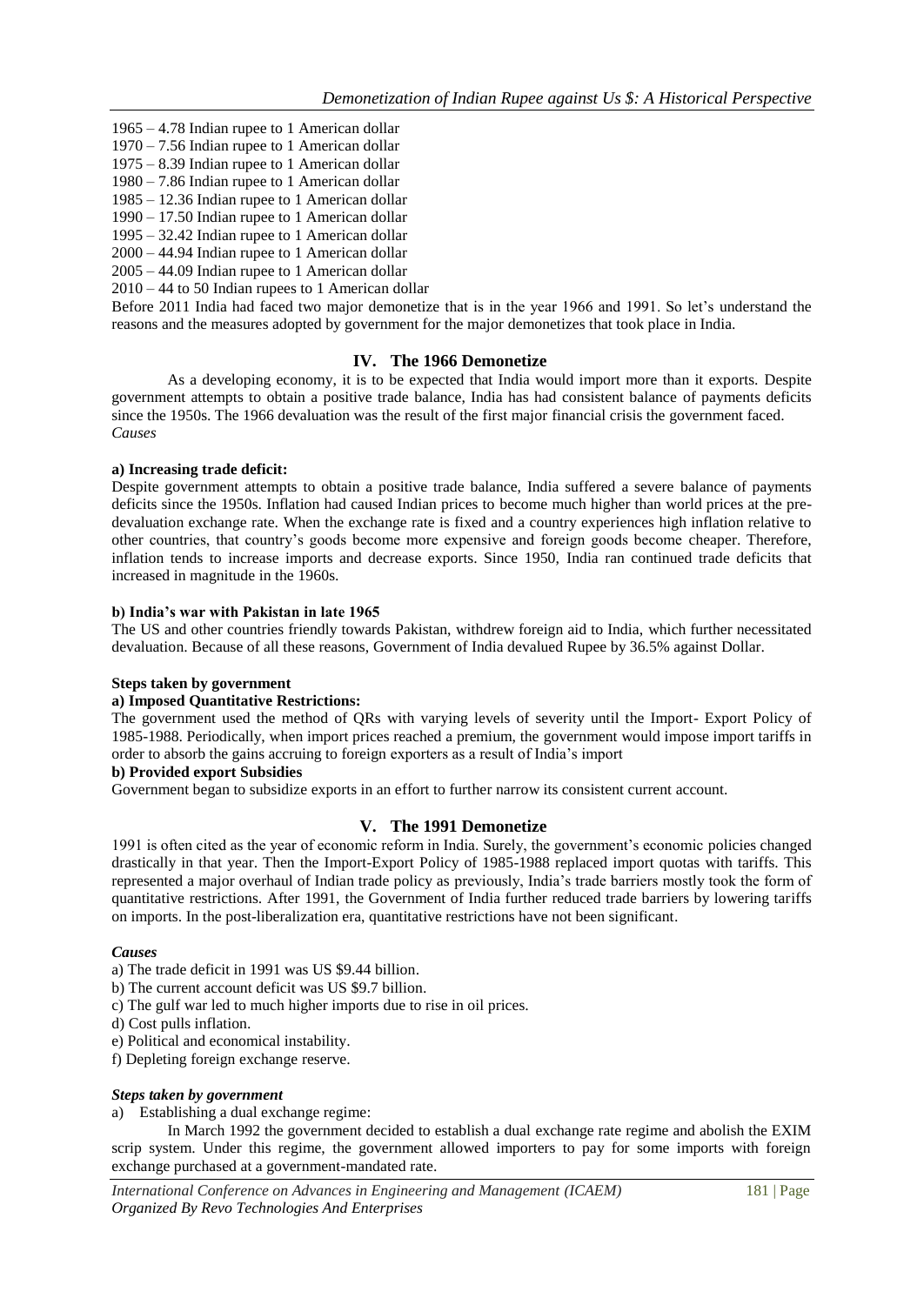## **b) Followed a floating exchange rate system"**

In March 1993 the government then unified the exchange rate and allowed, for the first time, the rupee to float. From 1993 onwards, India has followed a managed floating system, the exchange rate is determined ostensibly by market forces but the Reserve Bank of India plays a significant role in determining the exchange rate by selecting a target rate and buying and selling foreign currency in order to meet the target.

## **VI. The 2011 Demonitization**

The point is that will 2011 demonize will be considered a major demonotiz in the history of India with a much deeper impact.

It was Rupee 43.96 against a dollar in the march end and now for \$1 is is rupees 64.3

#### **Causes**

- a) Withdrawal of FII's:
- Foreign Institutional investor's withdrawal from domestic economy is the one big reason for this depreciation.
- b) Strengthening of Dollars:

The Euro-Zone crisis has weakened the Euro significantly against the US Dollar. In other words dollar is getting stronger in the world markets. Obviously the investors are considering US a safe place to invest in.

c) Other capital flows:

On month by month basis, FDI, ECB's and Foreign Currency Convertible Bonds (FCCBs) recorded a slowdown in Financial Year 2011.

- c) Indian Politics
- d) Number of Indian scams distracted government's concentration away from economy.

All these scams make the bad image of India in the global market.

#### **Policy options with RBI to control Demonetize of rupee:**

#### **a) Raising Policy rates:**

The rationale was to prevent sudden capital outflows and prevent meltdown of the currencies. In India's case, this cannot be done as RBI has already tightened policy rates significantly since Mar-10 to tame inflationary expectations. Higher interest rates along with domestic and global factors have pushed growth levels much lower than expectations. In its Dec-11 monetary policy review, RBI mentioned that future monetary policy actions are likely to reverse the cycle responding to the risks to growth. India's interest rates are already higher than most countries anyways but this has not led to higher capital inflows. On the other hand, lower policy rates in future could lead to further capital outflows.

#### **b) Using FOREX Reserves:**

RBI can sell forex reserves and buy Indian Rupees leading to demand for rupee. Based on weekly forex reserves data (Figure2), RBI seems to be selling forex reserves selectively to support Rupee. Its intervention has been limited as liquidity in money markets has remained tight in recent months and further intervention only tightens liquidity further.

#### **c) Easing Capital Controls:**

Dr Gokarn Deputy Governor of RBI said in his speech capital controls could be eased to allow more capital inflows. He added that "resisting currency depreciation is best done by increasing the supply of foreign currency by expanding market participation.

#### *Steps taken by Government*

- a) Increased the FII limit on investment in government and corporate debt instruments.
- b) First, it raised the ceilings on interest rates payable on non-resident deposits. This was later deregulated allowing banks to determine their own deposit rates.
- c) The all-in-cost ceiling for External Commercial Borrowings was enhanced to allow more ECB borrowings

#### **Administrative measures:**

Apart from easing capital controls, administrative measures have been taken to curb market speculation.

a) Earlier, entities that borrow abroad were liberally allowed to retain those funds overseas. They are now required to bring the proportion of those funds to be used for domestic expenditure into the country immediately.